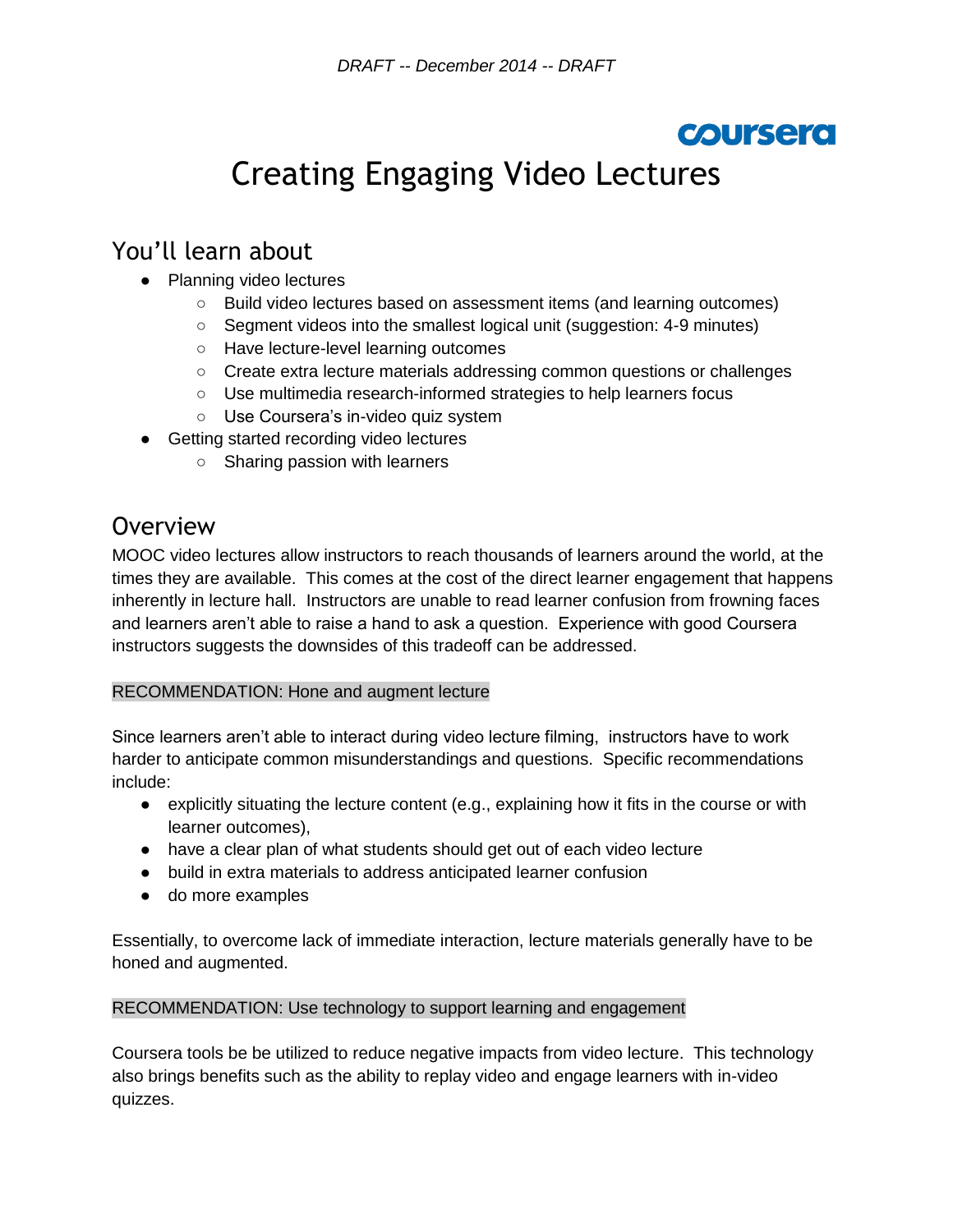As video lectures are often where learners spend the most time in courses, it is worth the extra effort to make them as effective as possible.

Looking for information on technical aspects of video production?

- How to add in-video quiz questions to my video lecture?
- What kinds of in-video quiz questions does Coursera support?

### Planning video lectures

**Build video lectures based on assessment items (and learning outcomes)** Teaching open online courses differs from teaching of traditional university courses in core aspects (for more information see the [Course Planning and Design Guide\)](https://docs.google.com/document/d/1jGAGjvh0qmHuOTQBqRg2BEMq9upinhhfPXlKAUmmRiY/edit?usp=sharing):

- Teaching *volunteer learners* around the world
- Supporting *mastery learning* through increased, technology-enabled assessment opportunities

Course development that begins with learning outcomes and aligned assessments to allow learners to test their mastery of those outcomes is helpful in designing a successful Coursera course. Video lecture is best developed afterwards, to support learning outcomes and assessments.

#### RECOMMENDATION: Print out all course assessments and learning outcomes. Use the list to drive video lecture content

If assessments are already designed, they can guide video planning -- making sure knowledge or skills required for each assessment is taught in one or more video lectures. Learners missing an assessment item will seek to learn what they have missed by searching video lectures. If they can't find video lecture content that clearly teaches this topic, they are likely to seek assistance (e.g., on discussion forums). Instructor effort in answering forum questions can be reduced through careful to alignment of video lecture content with assessments.

#### **Segment videos into the smallest logical unit (4-9 minutes)**

Although MOOC-specific research seeking to identify "optimal" video lecture length is very preliminary, many studies on attention in the lecture hall confirm -- human attention wanes quickly (Bunce, Flens, & Neiles, 2010).

#### RECOMMENDATION: Create short videos (4-9 minutes)

#### RECOMMENDATION: Give videos explicit, descriptive and inviting titles

Many concepts require more than 9 minutes to adequately teach. But breaking concepts down into the smallest logical unit can support the following:

● encouraging learners to "watch just one more" (more likely for 6 minutes than 20)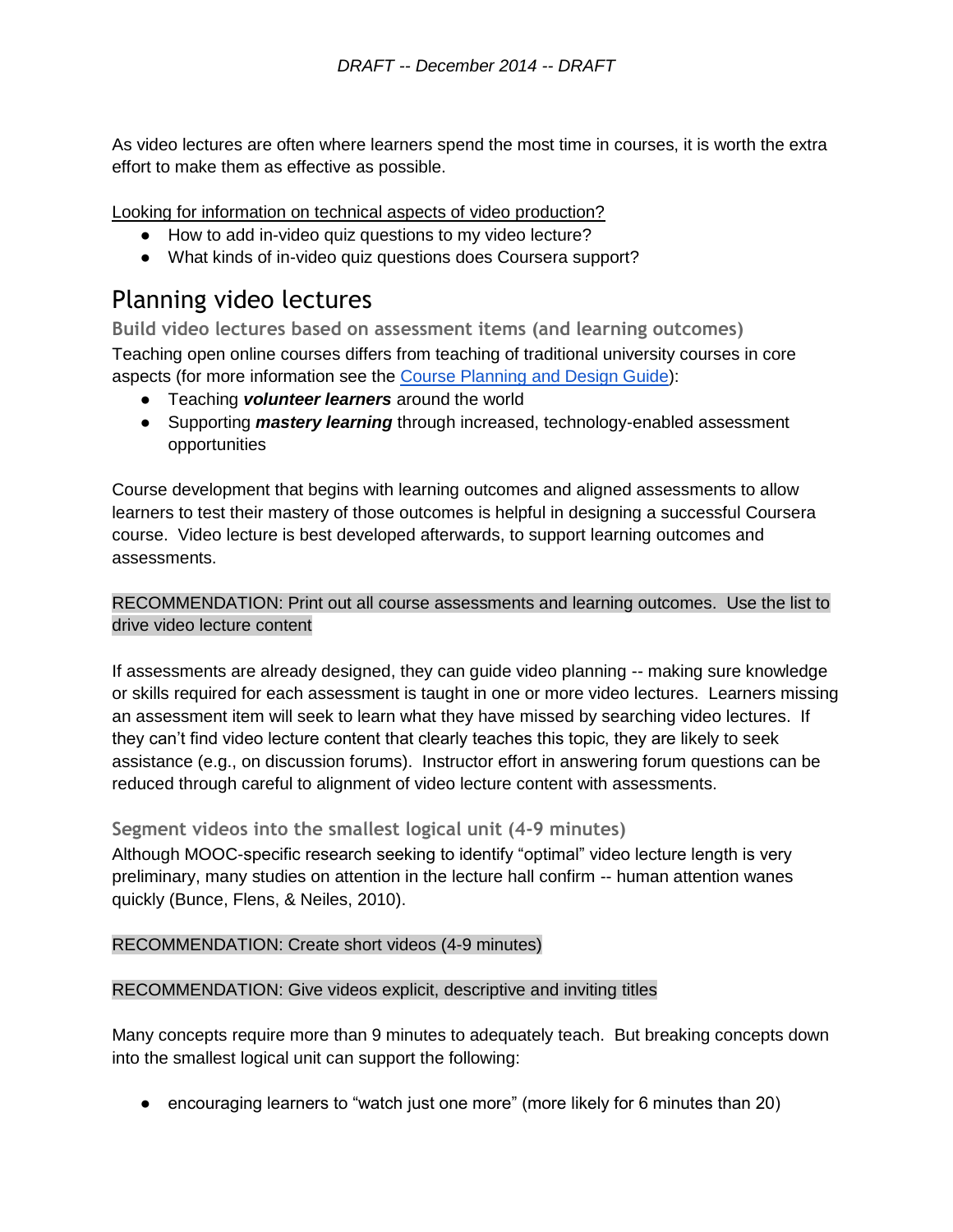• promoting easy review (the title explicitly states what learners will see, without having to scan through 50 minutes)

See examples in the table below showing video lecture title and length (in minutes):

| <b>Basic Video Lecture Design</b>        | <b>Explicit, Descriptive, and Inviting Video Lecture Design</b>                                                                                                                                                                                 |
|------------------------------------------|-------------------------------------------------------------------------------------------------------------------------------------------------------------------------------------------------------------------------------------------------|
| Array Insert (21:08)                     | Inserting an Element into an Array: Process Overview (4:58)<br>Inserting an Element into a Not-Full Array INCORRECTLY<br>(7:12)<br>Inserting an Element into a Not-Full Array Correctly (3:45)<br>Inserting an Element into a Full Array (5:13) |
| <b>Malthusian Catastrophe</b><br>(13:28) | Malthusian Catastrophe: Arithmetic Agricultural Model (5:11)<br>Malthusian Catastrophe: Carrying Capacity Model (3:20)<br>Malthusian Predictions - Wrong (so far) (6:07)                                                                        |

#### **Have lecture-level learning outcomes**

Each video lecture should have 1-2 learning outcomes it addresses. These are most useful when they complete this sentence: "By the end of this video lecture you should be able to answer…" (Simon & Taylor, Smith & Perkins)

#### RECOMMENDATIONS:

- Write 1-2 learning outcomes for each video lecture
- Phrase these in the form of questions a learner should be able to answer after the video
- Present them at the beginning of the video\*
- Allow learners to test their understanding at the end of the video\*

Learners primed with a goal for watching lecture are better able to direct their attention. Research shows that forming appropriate organizational structure and ability to notice important content or features are expert skills (Hrepic, Zollman, & Rebello, 2007) (Ericsson, 2006). While it may seem obvious to an expert instructor what should be learned in a video -- since learners aren't experts, they benefit from being told what to attend to.

\*The next section discusses using in-video quizzes to both present and allow learners to selfassess learning outcomes.

**Create extra lectures addressing common questions/challenges**

"Of course, our already prepared lectures and explanations are perfectly clear to our students. We know this because students never ask questions, never come to office hours, ask for help from TAs, and all students earn A's. Right."

--Dr. Beth Simon, Principal Teaching and Learning Specialist, Coursera and Faculty, Computer Science and Engineering, University of California, San Diego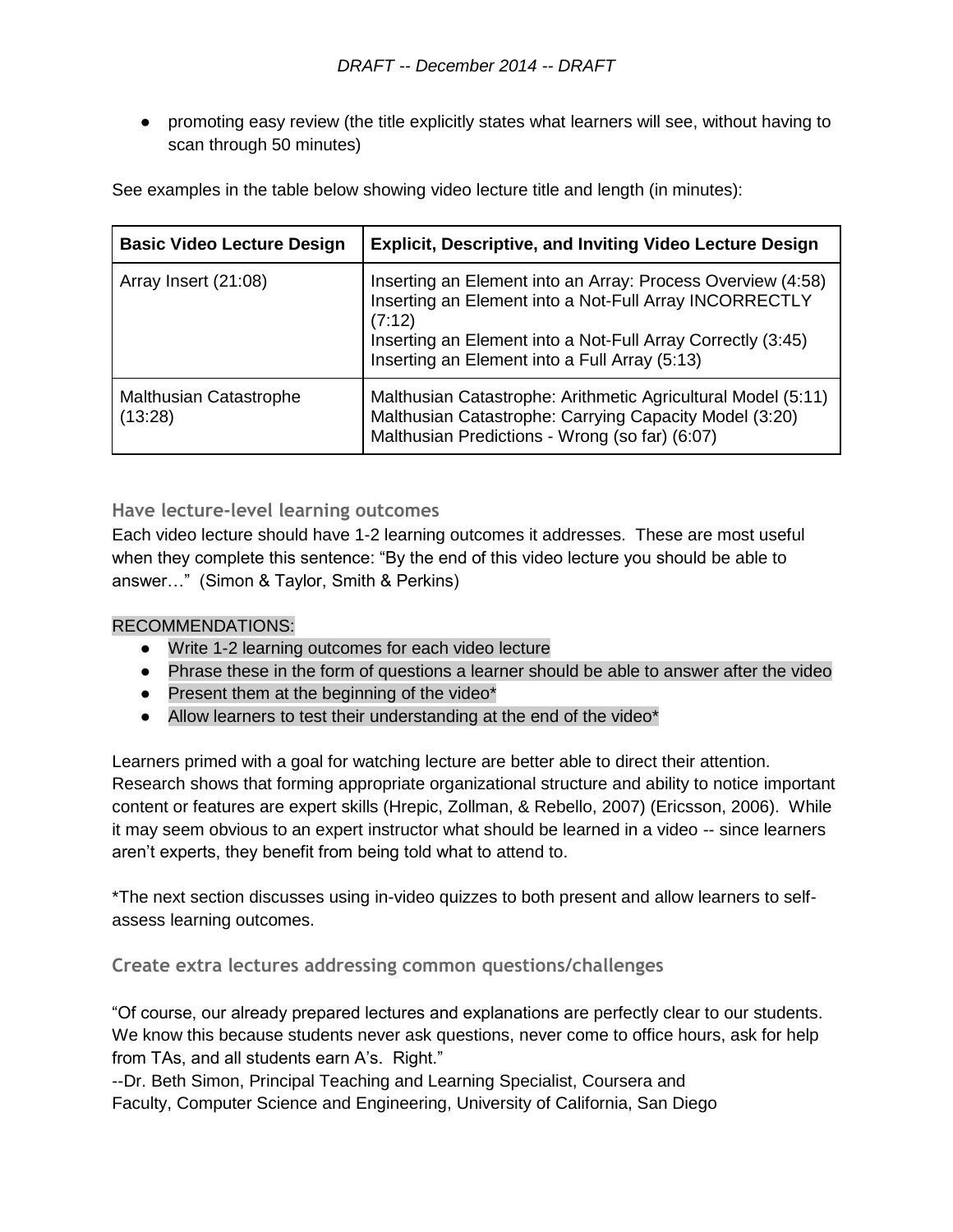#### RECOMMENDATION: Create a set of videos based on common learner questions

Questions to address can come from a variety of sources: instructor brainstorming, previous discussion forums (even from on campus), etc. Another option is to create these videos during the first offering of the MOOC. Marking these videos a part of a series specifically as answers to common learner questions may help learners feel you are more connected to and responsive to them.

| l Basic Video Title  | <b>Better "Series" Video Title</b>                         |
|----------------------|------------------------------------------------------------|
| The pluperfect tense | Answering Your Questions: Why use the<br>pluperfect tense? |

#### RECOMMENDATION: Create a set of videos with quick reviews of background content in which learners may be weak

Coursera's mission is to provide universal access to the world's best education. This implies a much more diverse learner demographic than is commonly addressed in traditional university settings. Instructors who create extra background videos give more learners the potential to engage in their course. Giving just enough of a review of necessary background material is helpful. These videos can be marked as optional.

#### **Use multimedia research-informed strategies to help learners focus**

There are a number of techniques specifically applicable to video lectures (compared to lecture hall lectures) which can increase the effectiveness of your video lectures (Mayer, 2009). The core theory behind these recommendations is that reducing extraneous things and focussing learner attention reduces the "cognitive load" associated with learning the material. In brief, the human brain has quite limited short-term memory capacity (DeLeeuw & Mayer, 2008) (Cowan, 2000). Videos should be developed to allow learners to devote all of that capacity to learning. The following recommendations are based around reducing unnecessary cognitive load.

#### RECOMMENDATION: Don't read slides

Reading the exact text written is redundant -- and forces the learner brain to "expend extra effort trying to compare the incoming streams of printed and spoken text" (Mayer, 2009, pp 118). In general, keywords in conjunction with abbreviated text is better for video lecture slide design. Additionally, the complete text transcript of video lecture audio will be available to learners.

#### RECOMMENDATION: Use a combination of visual images and keywords on slides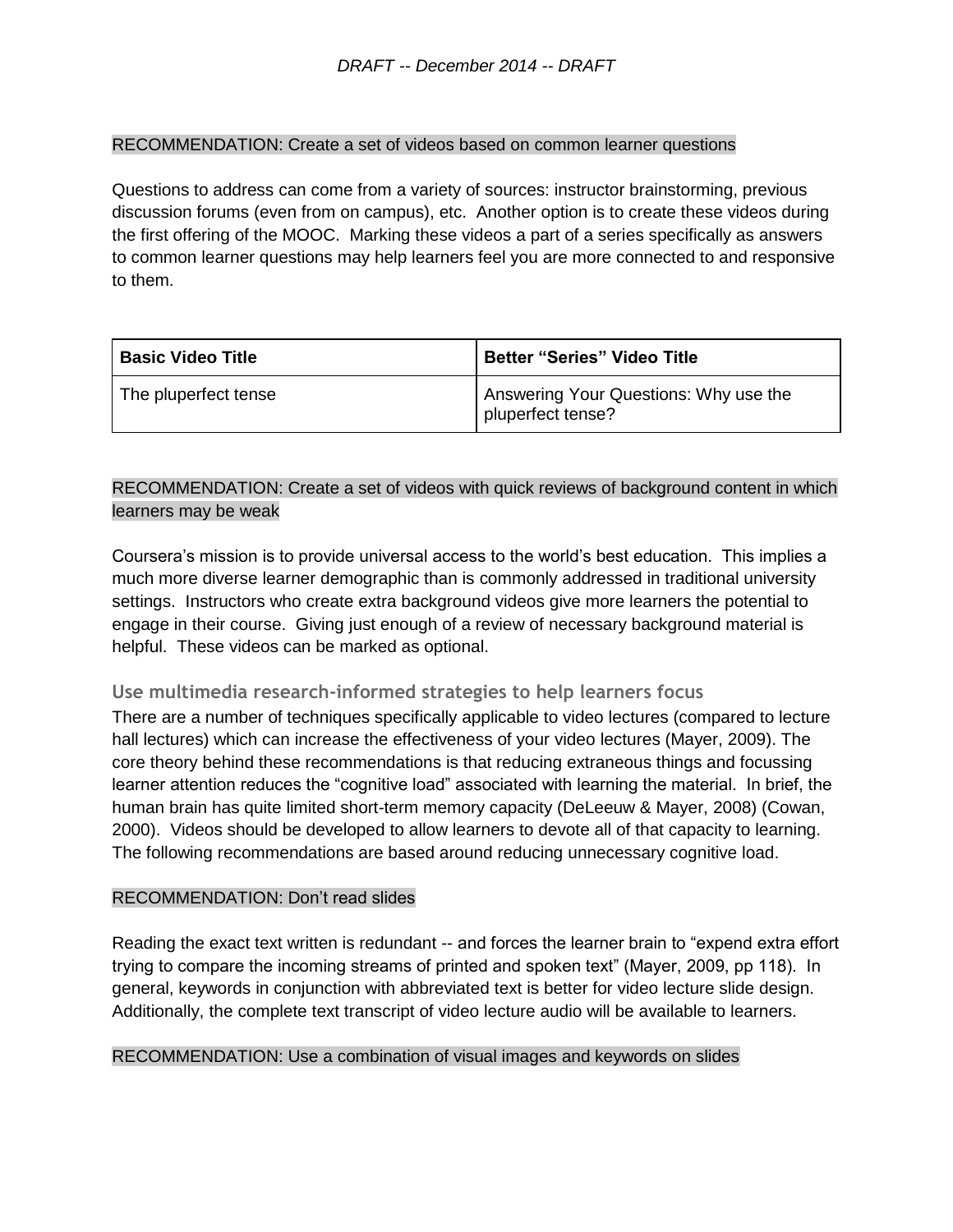"Humans possess separate channels for processing visual and auditory information." (Mayer, 2009). While learners' auditory channel will handle spoken words, learners can leverage their visual channel to connect appropriate images to spoken content. Review slides and compare the space devoted to the title, text, images, and instructor in the video. Keep things simple - remembering that learners, as novices, will find cognitive load more of an issue than expert instructors. If needed, break content across two slides. Learners can easily rewind to review the previous slide.

#### RECOMMENDATION: Direct attention and label

Learners benefit from physical cues to focus their attention (Mayer, 2009, p108). Use arrows (or other attention directors) on slides or a dynamic writing system (e.g., Wacom Tablet) to direct learner attention to a specific part of a slide, diagram, graph, picture or chart. If appropriate, put the name of the item being discussed next to the arrow. These directors (if done clearly and consistently) are very valuable to learners searching through a video for a specific part (e.g., to review). Writing or other persistent images (arrows, text) are more easily reviewable than lecturer gesturing.

#### RECOMMENDATION: Leave complex diagrams, figures or graphs visible for a few extra seconds

More complex visual materials will take longer for learners to fully read or explore. Give learners a couple seconds of silence where they can focus on the diagram, figure or graph without also having to pay attention to spoken words. These pauses will also make key points clearer if learners are reviewing by fast forwarding through video.

#### RECOMMENDATION: Label "subgoals" in complex processes

Research shows that breaking up and placing names on appropriate "chunks" of a complex problem solving process helps learners be able to transfer the process to new problems (Margulieux, Catrambone & Guzdial). Instead of seeing an overwhelming number of problem solving steps, help learners focus on breaking the problem solving process into meaningfullynamed parts. This reduces their cognitive load. Again, chunking and having meaningful names for parts of a process is a sign of expertise -- it is valuable to teach this skill to learners.

#### RECOMMENDATION: Explicitly share and explain thinking processes

Carefully planning to explain thinking processes in problem solving may be even more valuable on video than in the lecture hall. Learners struggling to understand a complex process can watch and rewatch video explanations, developing their understanding step-by-step. Don't skip any steps in problem solving. Steps that instructors find obvious need to be spelled out for learners.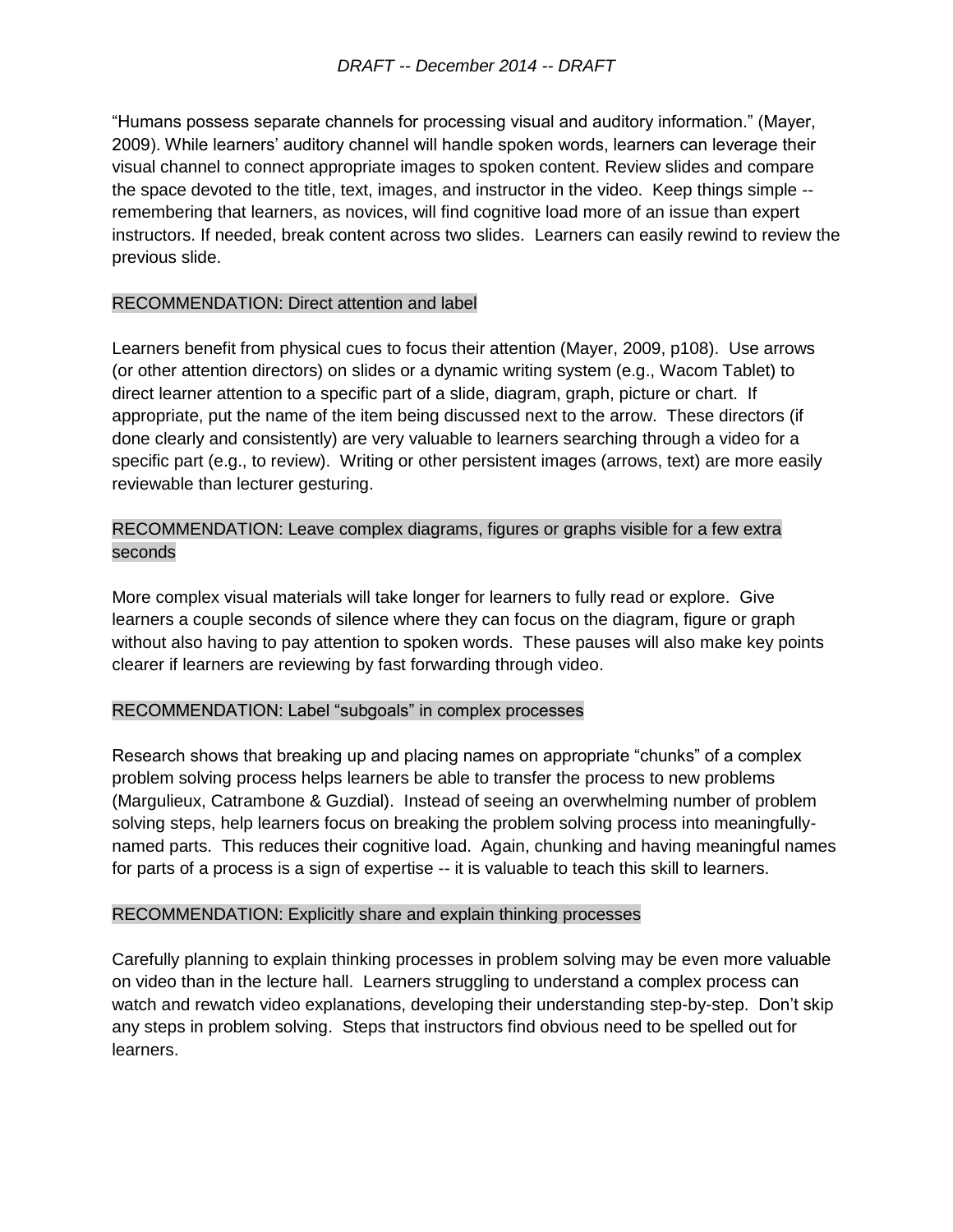As learners become more expert, they hear explanations differently -- more like an expert. By explaining thinking verbally, learners have a model to follow as they approach a problem.

The next section provides more detail on increasing learner engagement in complex problem solving processes with in-video quizzes.

#### RECOMMENDATION: Create a summary slide

To reduce the effort required to find which video something was covered in and to support quick review, copy exact pieces (images, diagrams, definitions, formulas) from the video lecture onto one slide at the end. This slide should be useful in triggering memory of the main learning outcomes of the video.

### Use Coursera's in-video quiz system

Coursera's platform can engage learners through questions posed during the video watching experience. These questions are inserted after uploading video, but instructors will want to plan for in-video quizzes while designing lecture.

#### RECOMMENDATION: Keep in-video questions short and relatively basic

A goal of in-video quiz questions is to keep learners engaged with video lecture. However, the exact opposite can happen if questions take a long time to answer, are overwhelming or otherwise make the learner feel there's no point in continuing to watch. Don't think of these as traditional summative test-full-knowledge questions -- the regular quiz system exists for that. Invideo quizzes should serve encouragement and engagement purposes, such as the ones outlined below.

#### **Create Community with Polls**

Coursera's in-video quiz system offers features that not only help overcome the isolation of learners but can really draw out and leverage the large, international, and diverse learner body of the course.

RECOMMENDATION: Use a poll question to allow the class to share their views or experiences with each other. Include a poll question that leads into a topic on which you are about to lecture

Poll questions can be either radio button (one answer allowed) or checkbox style (multiple answers allowed). We suggest asking learners about their guess, expectations, or personal experience on something about to be explained. Examples might include:

- What do you think is the resource most constraining world population growth?
- In what area of the news have you recently seen a statistically-backed result of a study?

After learners answer, they will immediately be shown a histogram of the results from all learners who have already answered the question.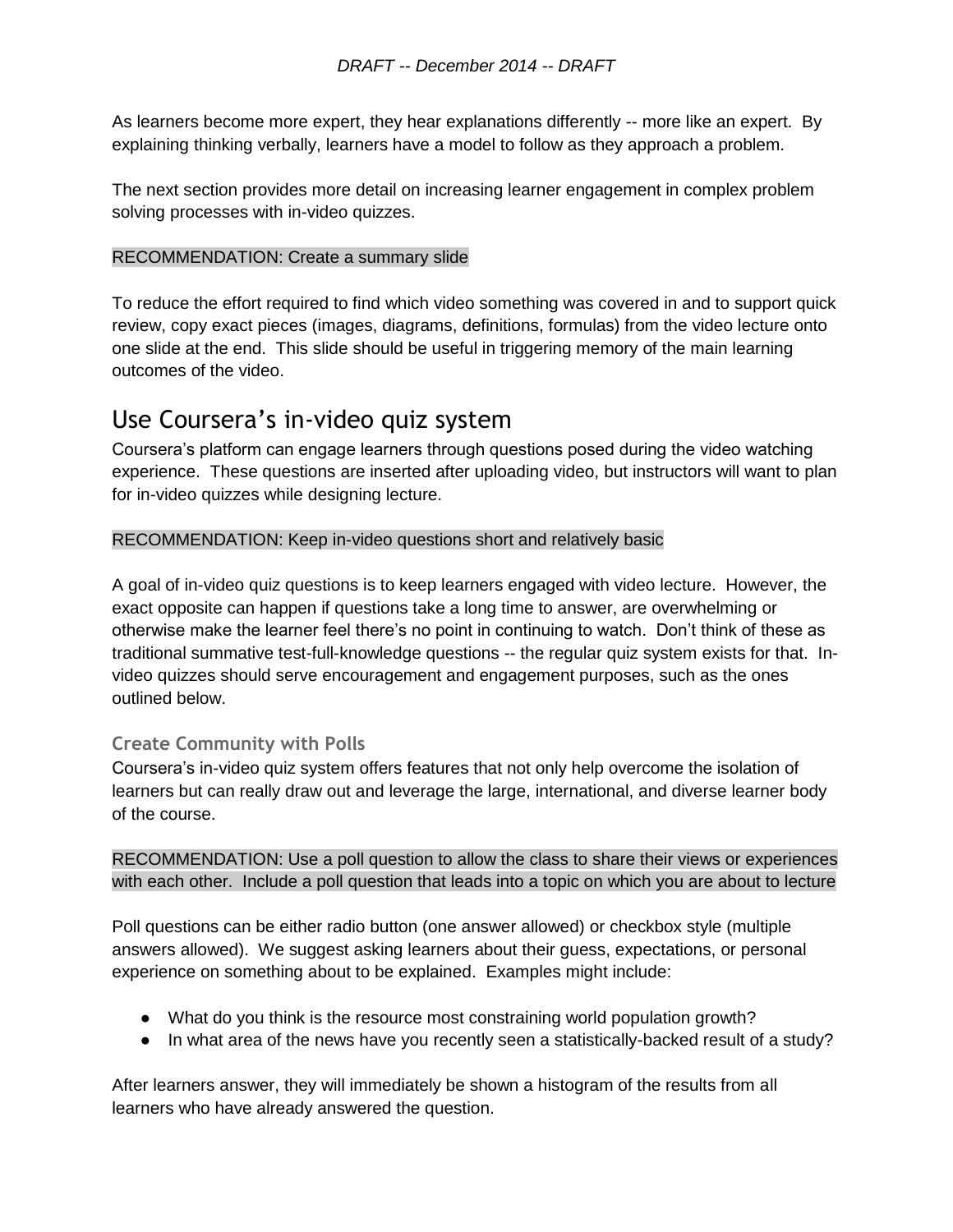In addition to learners being able to feel more part of a community, research suggests they will be more interested and engaged with what you say next -- on that topic (Ambrose, Bridges, DiPietro, Lovett, & Norman, 2010, p. 82).

**Support self-assessment of video lecture learning outcomes**

#### RECOMMENDATION: Present 1-2 learning outcomes at the beginning of a video lecture

#### RECOMMENDATION: Create in-video quiz questions at the end of a video lecture to let learners test their understanding

Present 1-2 learning outcomes at the beginning of each video lecture -- things the learner should be able to do at the end of the video. This can be done through PPTs or other materials used in recording video lecture. Alternately, learning outcomes can be added when video is uploaded -- using the in-video quiz system's pause and reflect question (which doesn't require an answer). Enable students to self-assess their mastery of these outcomes by asking a question or two on them with an in-video-quiz at the end. These learning outcomes should contribute to the overall learning outcomes of the course.

#### RECOMMENDATION: Keep questions simple -- recall of EXACTLY what was said is best

While questions should allow learners to make sure they got the key points of the video lecture, they should be answerable just by watching the content of the video. They should not require integrating ideas or applying ideas beyond what was covered in the video. These questions can serve as a motivation to pay close attention when watching video. Tell learners what to look for, then let them experience the success of correctly answering questions on key content in the lecture.

A note about providing and testing learning outcomes (with the in-video quiz system): A great thing about doing this is that it supports the following recommended teaching practices:

- Give frequent, timely feedback (so learners can fix up their knowledge more quickly) (Bransford, et al., 2000, Chapter 1).
- Support student development of meta-cognition (knowing for themselves if they know something) (Bransford, et al., 2000, Chapter 1).
- Support a "growth mindset" (belief that they can learn new, hard things) (Dweck).
- Support "retrieval practice" (having the brain practice remembering something) (Roediger & Karpicke, 2006).

**Help learners build on pre-existing knowledge**

#### RECOMMENDATION: Ask a question which engages learners in recalling things they already know that are relevant to what will next be taught.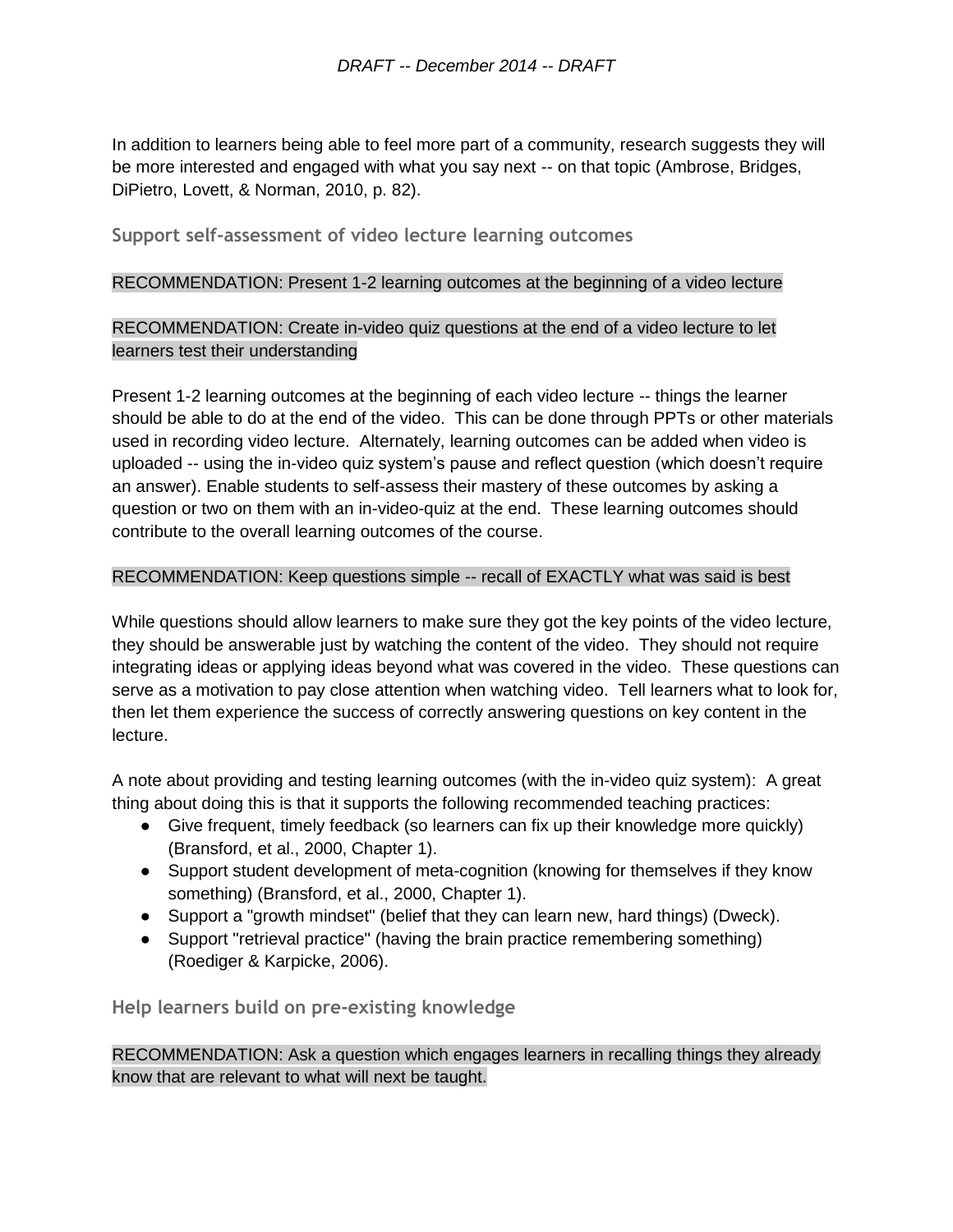Learners form and integrate new knowledge and understanding by building on things they already know (Bransford et., al., Chapter 1). Learners can more easily integrate new material into long-term memory when they recall prior knowledge right before being exposed to new information.

These recall questions could be factual - where there is a right or wrong answer. Another option is to use a poll question (no specific correct answer) which may be more appropriate for the diverse MOOC learner demographic.

Examples:

- (Poll Question) From your previous experience, is the Mongol empire considered a A) positive force
	- B) negative force
- (Poll Question even though there might be answers that are better than others) The term "limit" is used differently in general speech than in math, which of the following do you most associate with the non-mathematical term "limit"? A) a speed limit

B) a constraint that keeps you from doing something...

- (Check all that apply -- there are correct answers) Which of the following objects has a "depth"?
	- A) circle
	- B) sphere
	- C) square
	- D) shoe box

**Support engagement with problem solving**

#### RECOMMENDATION: Ask learners the next step in a problem solving process, before showing it

RECOMMENDATION: Ask learners to predict something about to be drawn about to be pointed to in a figure/graph

#### RECOMMENDATION: Ask learners to identify an error in a solution, before it is pointed out and corrected

In various settings, ask learners to predict or anticipate the next step.

Examples:

- $\bullet$  What should I fill in for g?,
- What part(s) of the picture best exemplify cubism?
- Is the result greater or lesser than before?

Often these might be the kinds of rhetorical questions instructors ask in class.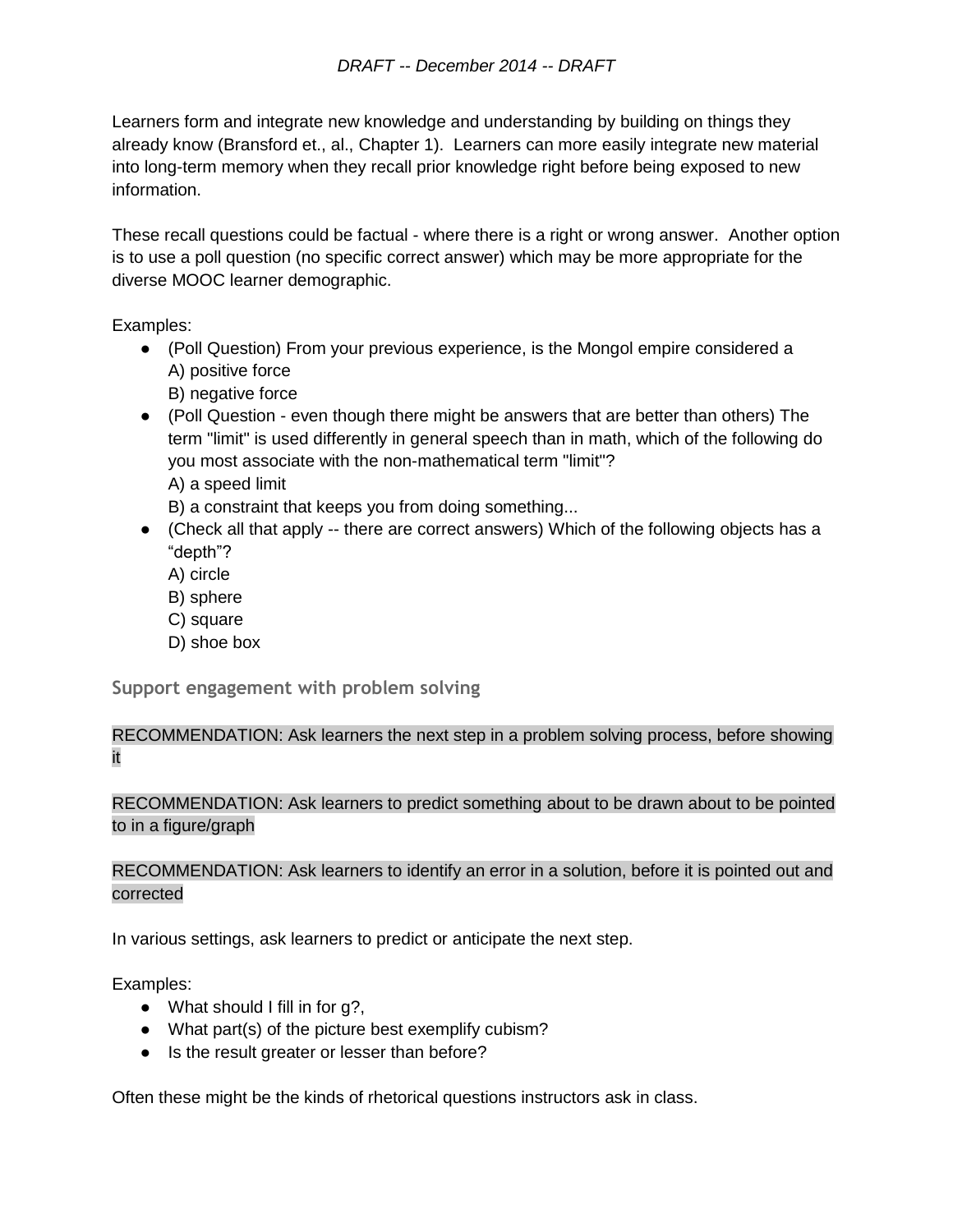### Getting started recording video lectures

Besides issues of video production, there are issues of content and style that have positive impact on learner engagement.

**Share your passion with learners**

The physical instructor-learner meeting in the lecture hall matters a surprising amount in terms of helping learners form a human-to-human connection with the instructor. Research shows that learners will pay more attention to and try harder to understand someone they feel they have a relationship with (Mayer, 2009, Chapter 13).

This can be addressed in video lectures simply by making the goal of connecting with learners more explicit in video lectures than is common in the lecture hall. Techniques to consider include:

#### RECOMMENDATION: Create a welcome video for the course

This video should be an invitation to participate in the course. Rather than reviewing a list of content, instructors should share their passion for the subject and excitement about what learners will get out of the course. We recommend that this be a high production video and be filmed focussing on the instructor (not just slides). Consider a special location (a lab, outdoors on campus, a workplace related to the course, etc.)

#### RECOMMENDATION: Create an introductory video for each module or section

Use this video to motivate the goals and material to be covered. Share personal experiences of how this is used in research or professionally in the field, how it can be used in the real world, and/or reflections on the instructor's own experience when learning this material. Make clear what value learners will get if they continue on in this next module.

#### RECOMMENDATION: Speak more directly to learners

Use first person words like "you" and "I" (rather than third person, "one would") to help learners develop more of a sense of personal connection. This might be missing from not being in the classroom with the instructor (Mayer, 2009, Chapter 13).

#### RECOMMENDATION: Stand up, or otherwise replicate common lecture hall physical behavior.

RECOMMENDATION: Put up pictures of students or mentally imagine a common lecture space before recording each video.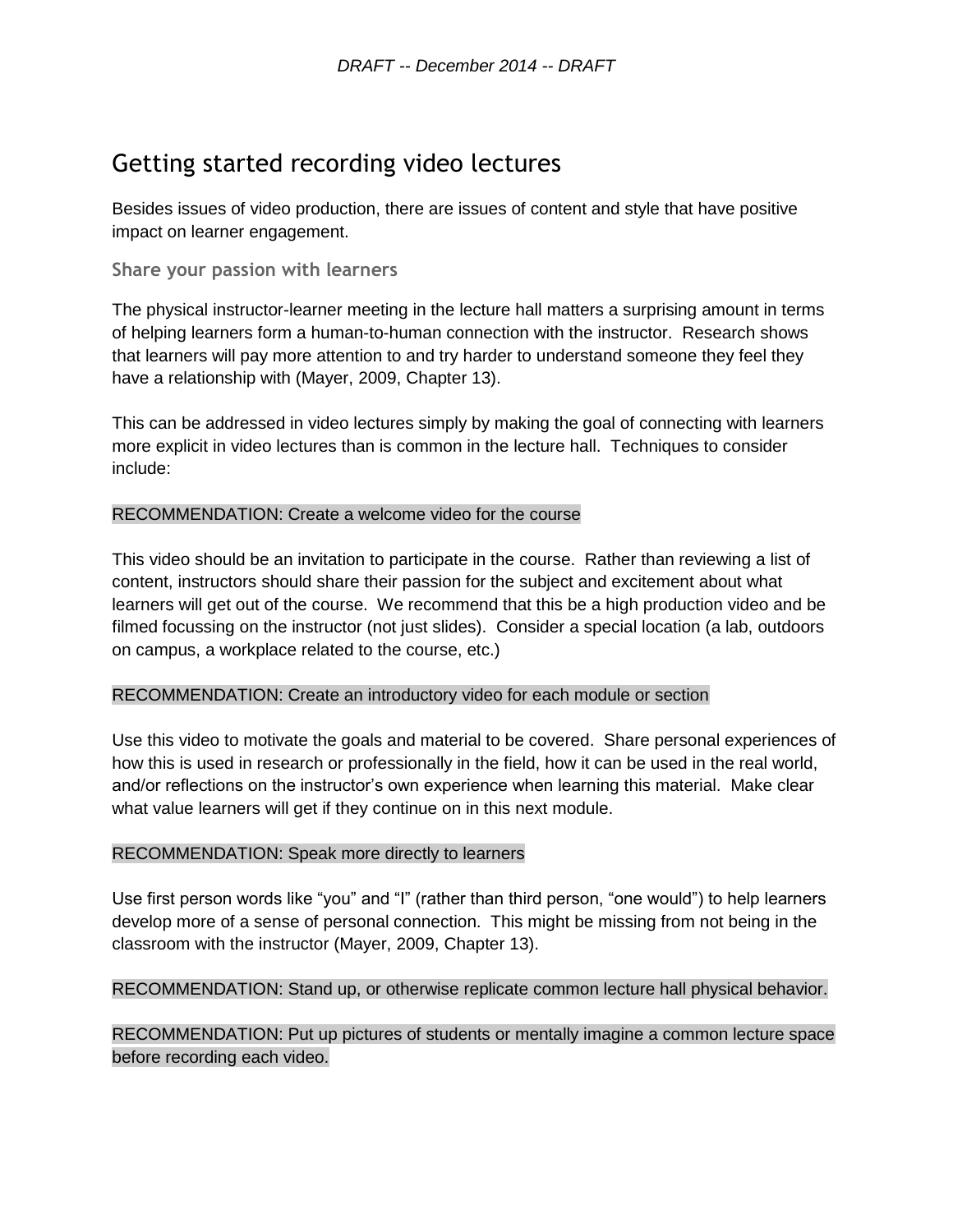Instructors are expected to be experts in their field and to be able to explain new and complex content to learners. This is more important than performing as a spotless "actor". This isn't to say lectures shouldn't be carefully planned (possibly including scripting text). But, even in front of a camera, lecture and speak to learners. Instructors reading prepared materials can become more monotone and stilted than they are when standing in front of students.

#### RECOMMENDATION: Practice any dynamic writing and plan use of space

Especially if used to working with large sets of blackboards, pre-plan any dynamic writing to allow for plenty of space, to use labels, and to have logically segmented parts.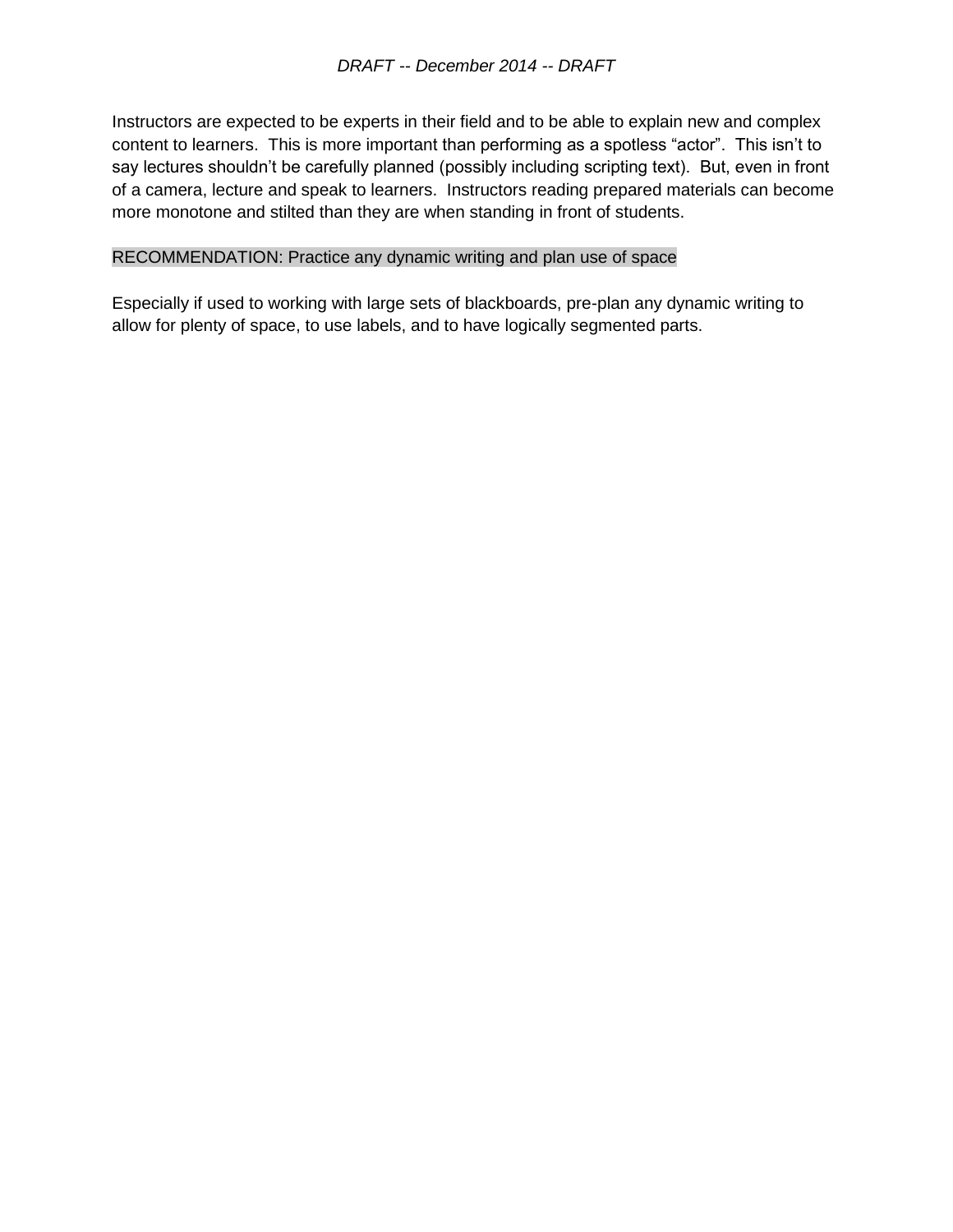#### **References**

Ambrose, S. A., Bridges, M. W., DiPietro, M., Lovett, M. C., Norman, M. K., (2010). *How Learning Works: 7 Research-Based Principles for Smart Teaching*. San Francisco: Jossey-Bass.

Bransford, J. D., Brown, A. L., & Cocking, R. R. (Eds.) (2000). *How People Learn: Brain, Mind, Experience, and School: Expanded Edition*. Washington, DC: National Academy Press.

Bunce, D. M., Flens, E. A., & Neiles, K. Y. (2010). How Long Can Students Pay Attention in Class? A Study of Student Attention Decline using Clickers. *Journal of Chemical Education*, 87, 1438-1443.

Cowan, N. (2000). The magical number 4 in short-term memory: A reconsideration of mental storage capacity. *Journal of Behavioral and Brain Sciences*, 24, 87-185.

DeLeeuw, K., & Mayer, R. E. (2008). A comparison of three measures of cognitive load: Evidence for separable measures of intrinsic, extraneous, and germane load. *Journal of Educational Psychology*, 100, 223-234.

Dweck, C. [http://mindsetonline.com/whatisit/about/.](http://mindsetonline.com/whatisit/about/)

Ericsson, K.A. (2006). The influence of experience and deliberate practice on the development of superior expert performance. In *The Cambridge Handbook of Expertise and Expert Performance,* eds. K.A. Ericsson, N. Charness, P.J. Feltovich, and R.R. Hoffman, 683–703. Cambridge, UK: Cambridge University Press.

Hrepic, Z., Zollman, D., & Rebello, N. S. (2007) Comparing Students' and Experts' Understanding of the Content of a Lecture. *Journal of Science Education and Technology*, 16, 213-224.

Margulieux, L. E., Catrambone, R., & Guzdial, M. (2013). Subgoal labeled worked examples improve K-12 teacher performance in computer programming training. In M. Knauff, M. Pauen, N. Sebanz, & I. Wachsmuth (Eds.) *Proceedings of the 35th Annual Conference of the Cognitive Science Society,* 978-983. Austin, TX: Cognitive Science Society.

Mayer, R. E. (2009). *Multimedia learning*, 2nd edition. New York, USA: Cambridge University Press.

Roediger, H. & Karpicke, J. (2006). Test-Enhanced Learning; Taking Memory Tests Improves Long-Term Retention. *Psychological Science*, 17(3), 249-255.

Simon, B., & Taylor, J. (2009). What is the value of course-specific learning goals?. *Journal of College Science Teaching*, 39(2), 52-57.